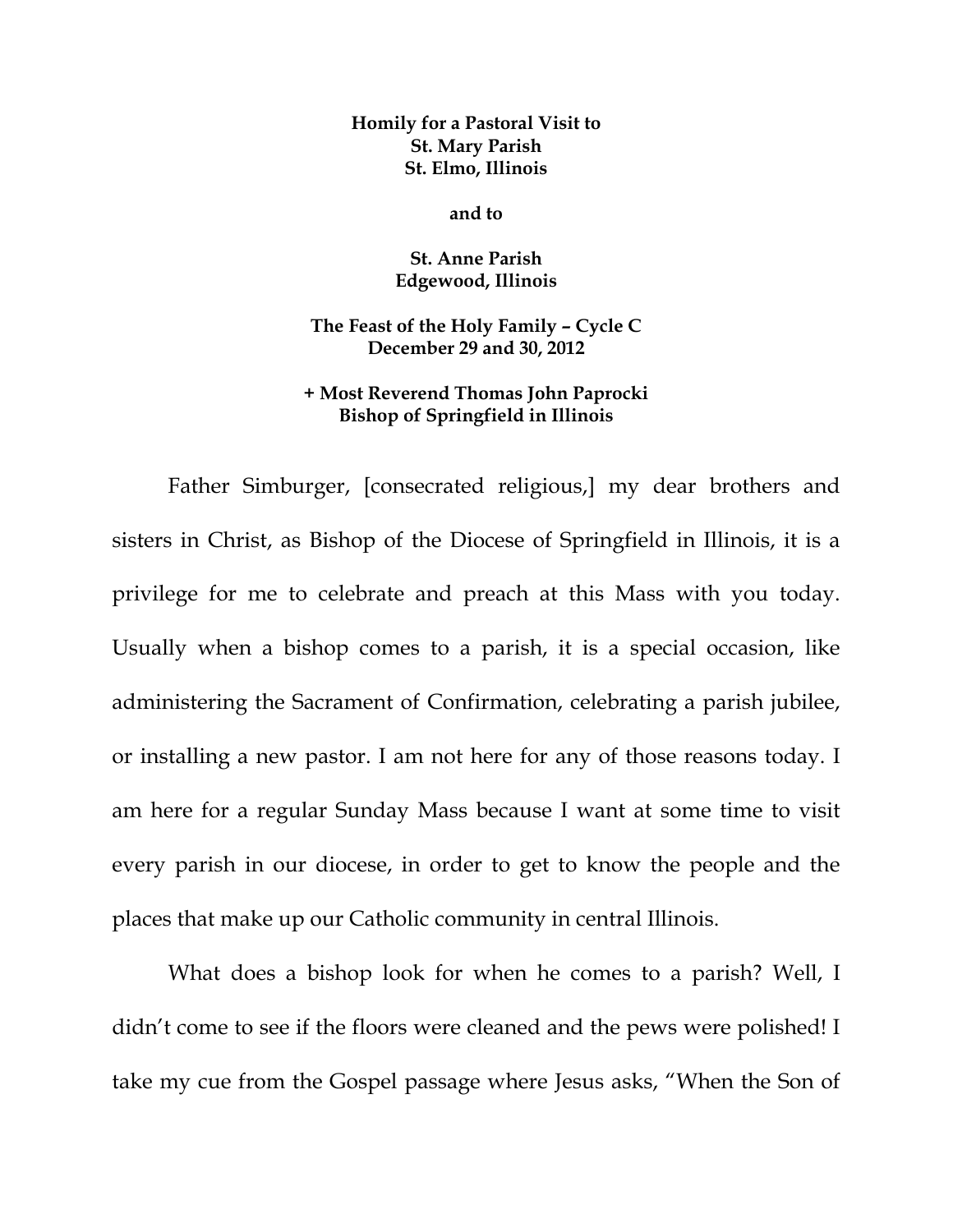Man comes, will He find faith on the earth?" (Luke 18:8). First and foremost, when a bishop comes to a parish, he looks for the presence of the Catholic **faith**, to see whether it is strong and vibrant, whether it is growing, and if the conditions are present for its continued growth in the future.

At the same time, a pastoral visit is not just a time for a bishop to see the parish, but also for the parish to see the bishop. The Church is all about relationships. As the three persons of the Trinity are an intimate communion of Father, Son and Spirit in relationship to each other, the Church exists as a communion in relationship to God and in relation to each other, the People of God, the Body of Christ. As a bishop, I have a special relationship with you, and you have a special relationship with me, and one of my roles is to bridge the relationship between you and the Pope and the rest of the universal Church, so that we may all be one in Christ's Body.

But this "special relationship" is not just about recognizing each other's faces and knowing one another's names and titles. In the Church, we call this relationship a *communio*, that is, the communion of those belonging to the Body of Christ, the Church, which the Second Vatican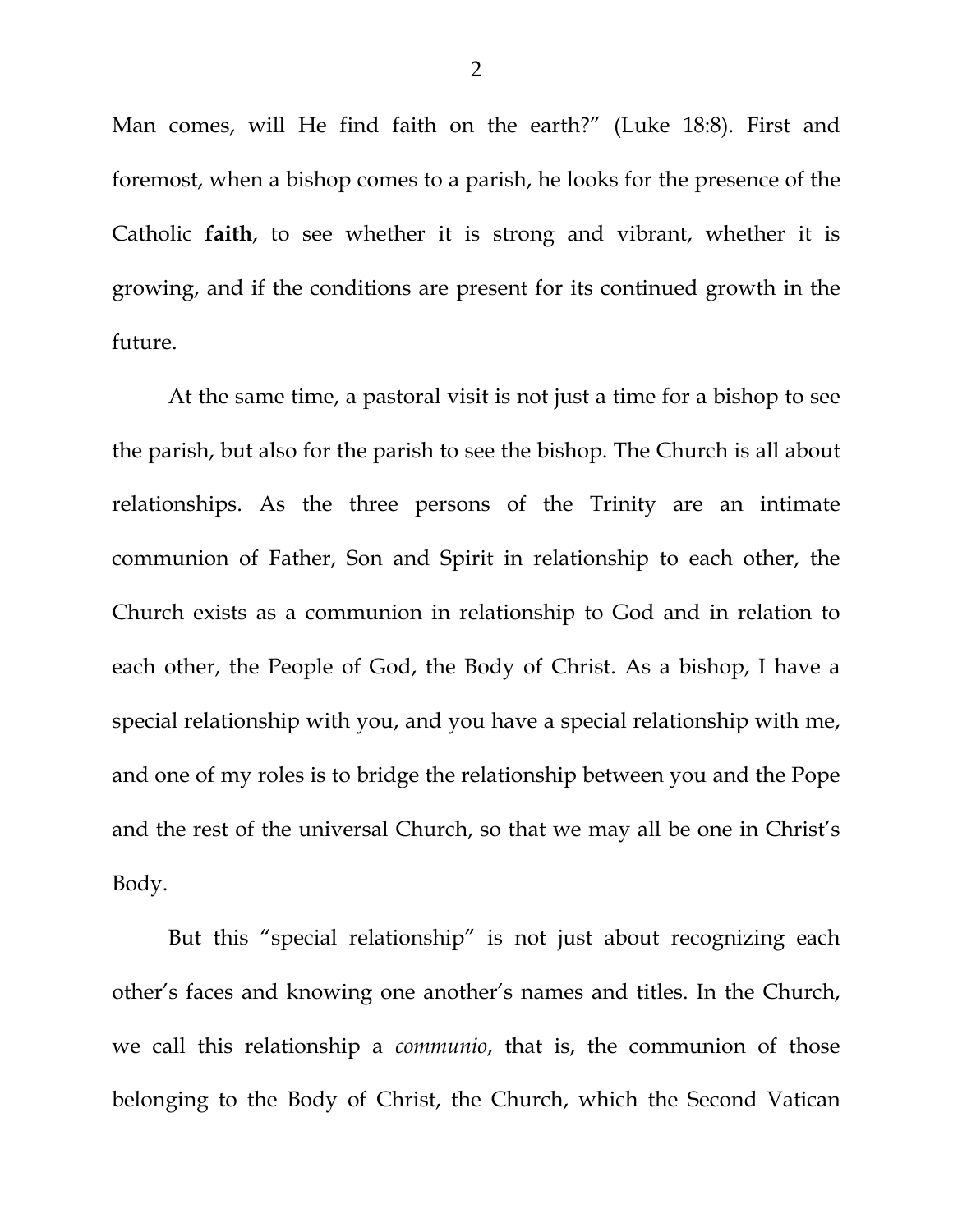Council, in the Dogmatic Constitution on the Church, *Lumen Gentium* (14), describes as follows: "Fully incorporated into the Church are those who, possessing the Spirit of Christ, accept all the means of salvation given to the Church together with her entire organization, and who – by the bonds constituted by the profession of faith, the sacraments, ecclesial government, and communities – are joined in the visible structure of the Church of Christ, who rules her through the Supreme Pontiff and the bishops." Thus, to remain in this authentic *communio*, we can never see ourselves as somehow "independent" or act apart from the universal Church or even the local Church, or else we cease to be truly Catholic.

This *communio* is present not only within the visible structure of the Church and within each parish; it is also present within the family, the domestic Church. We know that families are also meant to be about relationships, not simply relationships based on blood but also on love. So it is that today we celebrate the Feast of the Holy Family of Jesus, Mary, and Joseph; we look to their relationship, to their family, to learn how we should relate to our families.

In his book *Christ Is Passing By*, Saint Josemaría Escrivá gave some thought to family life. He wrote: "When I think of Christian homes, I like

3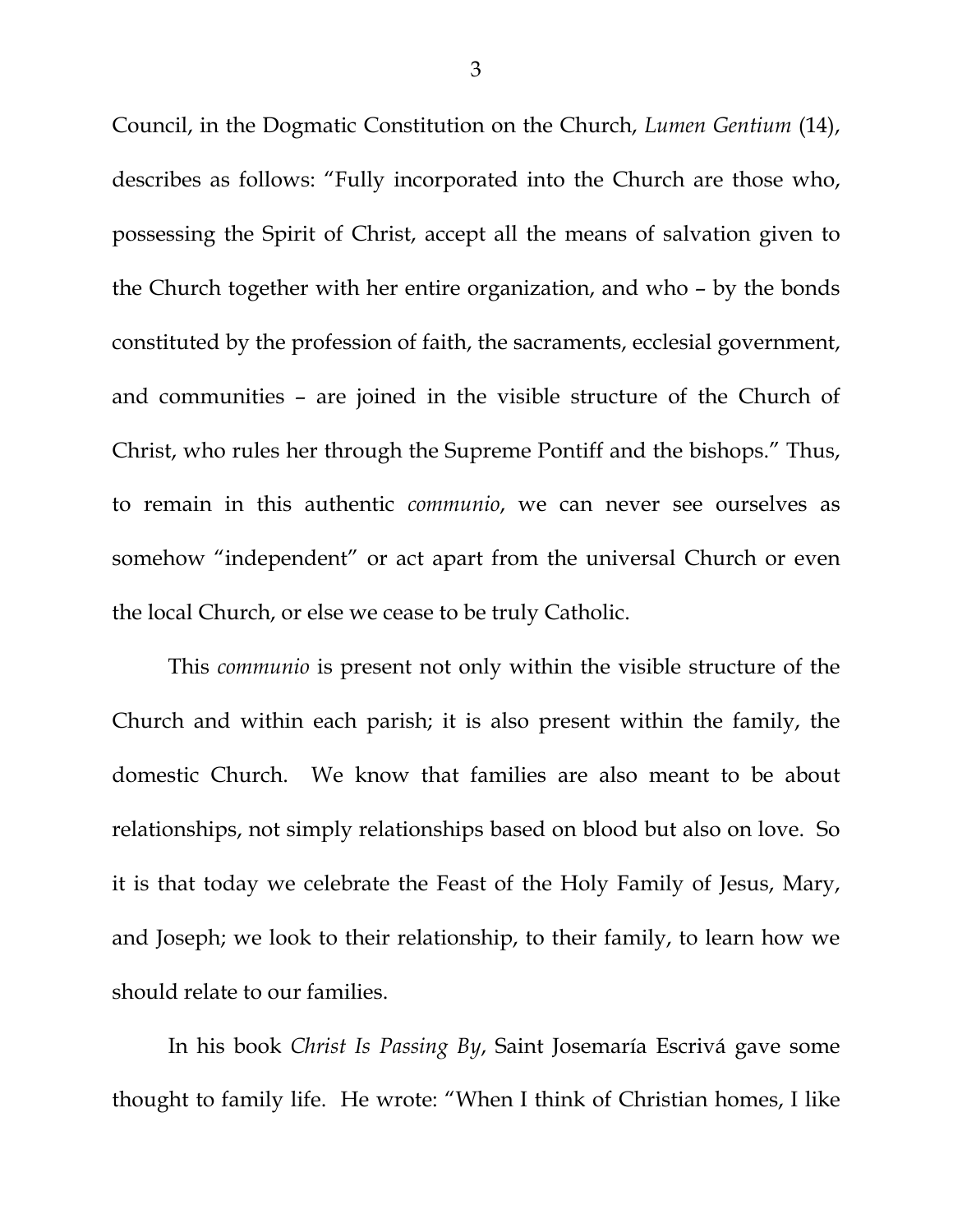to imagine them as being full of the light and joy that were in the home of the holy family. The message of Christmas is heard in all its forcefulness: 'Glory to God in the highest, and on earth peace to men of good will.'"1 If Christian families are to be authentic they must be infused with the joy of Christmas, with the certainty that in Jesus Christ God is with us and desires to enter into our families.

To those who experience his love and recognize his nearness, the Lord Jesus Christ grants his gift of peace and fulfils the desires of every human heart. Saint Jose Maria went on to say:

In the midst of difficulties and of our own personal failings, [the peace of Christ] encourages us to keep up our effort. Every Christian home should be a place of peace and serenity. In spite of the small frustrations of daily life, an atmosphere of profound and sincere affection should reign there together with a deep-rooted calm, which is the result of authentic faith that is put into practice.<sup>2</sup>

If every family truly sought to model their lives after the Holy Family of Jesus, Mary, and Joseph, our families would be truly ones of serenity and peace, marked always by the joy that comes from knowing and loving God.

4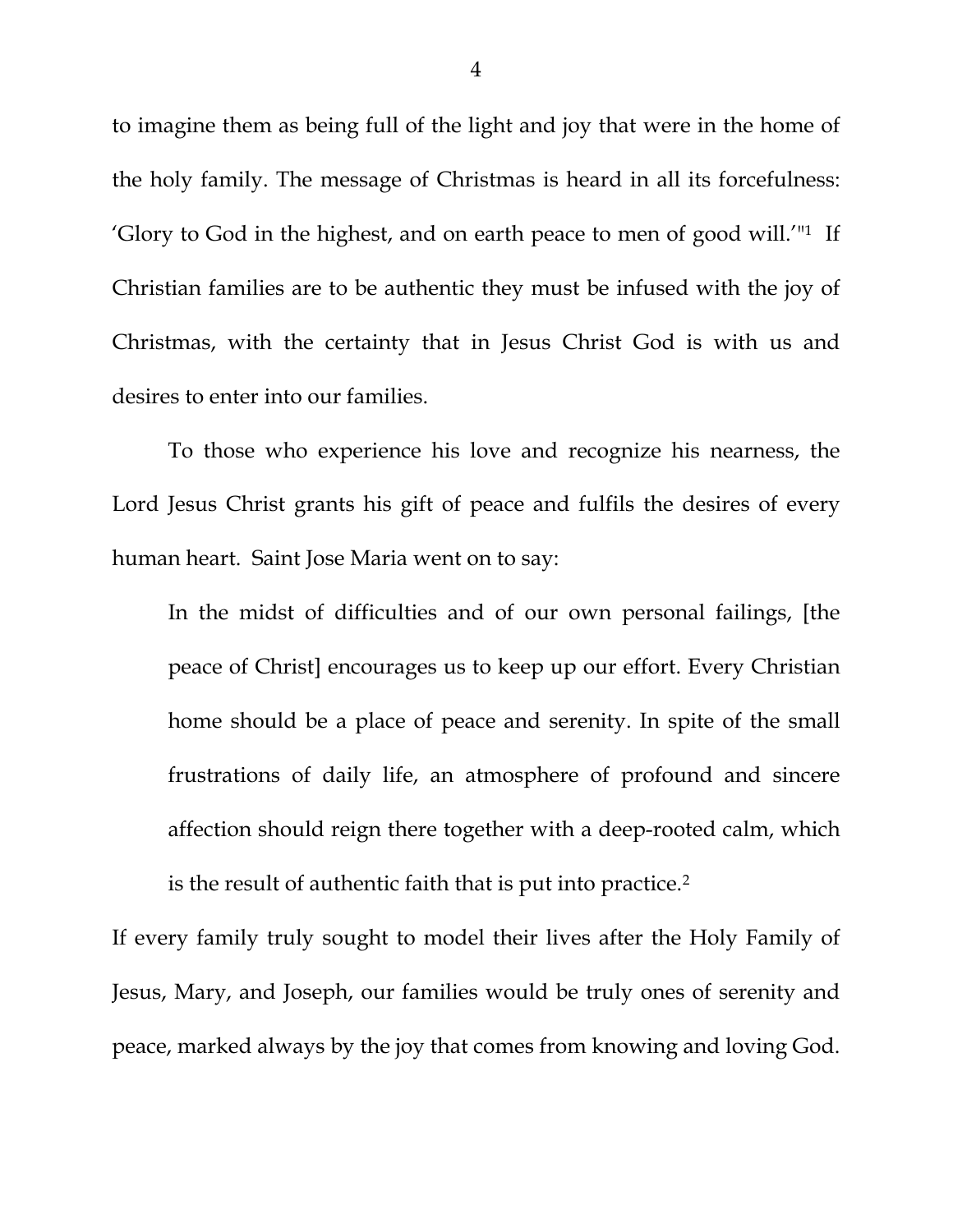On Christmas Day a British newspaper published a story on the more requested gifts that children in Britain – aged three to seven - asked from Santa Claus.<sup>3</sup> From the 2,000 parents surveyed, coming in at numbers six and nine on the list were chocolates and rocks. Within the top fifty were pets and electronic gadgets and even the moon and celebrities. As you can tell, the list itself is rather humorous, with the exception of a few requested gifts which reveal a stark and lamentable aspect of modern family life.

Coming in at number one on the list was a baby brother or sister; number ten on the list was for a dad (a mom was at number twenty-three). This is a country where at least one in five children do not live with their father and where the number children in each family decreased, according to a 2009 study, to just 1.9 children.4

As I read about this British study, I could not help but wonder what a similar survey would reveal of Christmas gift requests in the United States of America, where at least one in three children do not live with both of their parents<sup>5</sup> and where the average family size in 2009 decreased to 2.69 people.6

Having grown up with both of my parents and surrounded by my six brothers and two sisters, I find these recent statistics both troubling and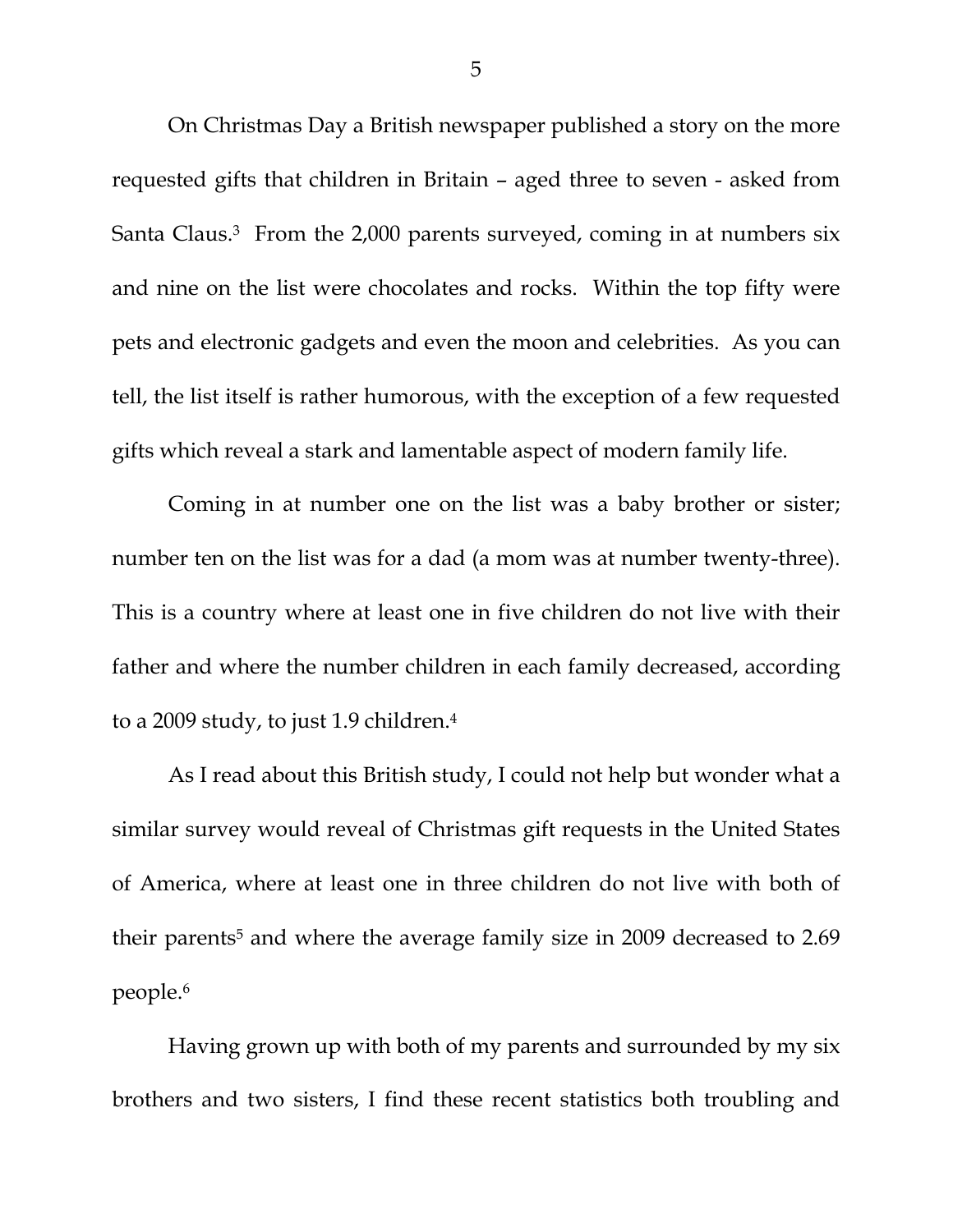sad. What do they say about how we value the family and what we experience about family life and love today? As families fall apart, where do children learn how love? Where do they learn about the love God has for them? Where do they do learn about Jesus Christ, how to follow him, and the joy he longs to give them?

The Lord wishes to make his love known to us through the relationship of the family, which is the fundamental building block of society; if that foundation of the family grows weak and collapses, so, too, does the society built upon it.

Today, as we look to the example of the Holy Family, the Blessed Virgin Mary gives us an excellent example of faith and trust in God, Saint Joseph provides a marvelous model of service and leadership needed of good fathers, and Jesus shows us true love and humility in his incarnation. By turning to Jesus, Mary and Joseph, we can learn from them how to build our families on the very foundation that the Holy Family has provided for us.

May God give us this grace. Amen.